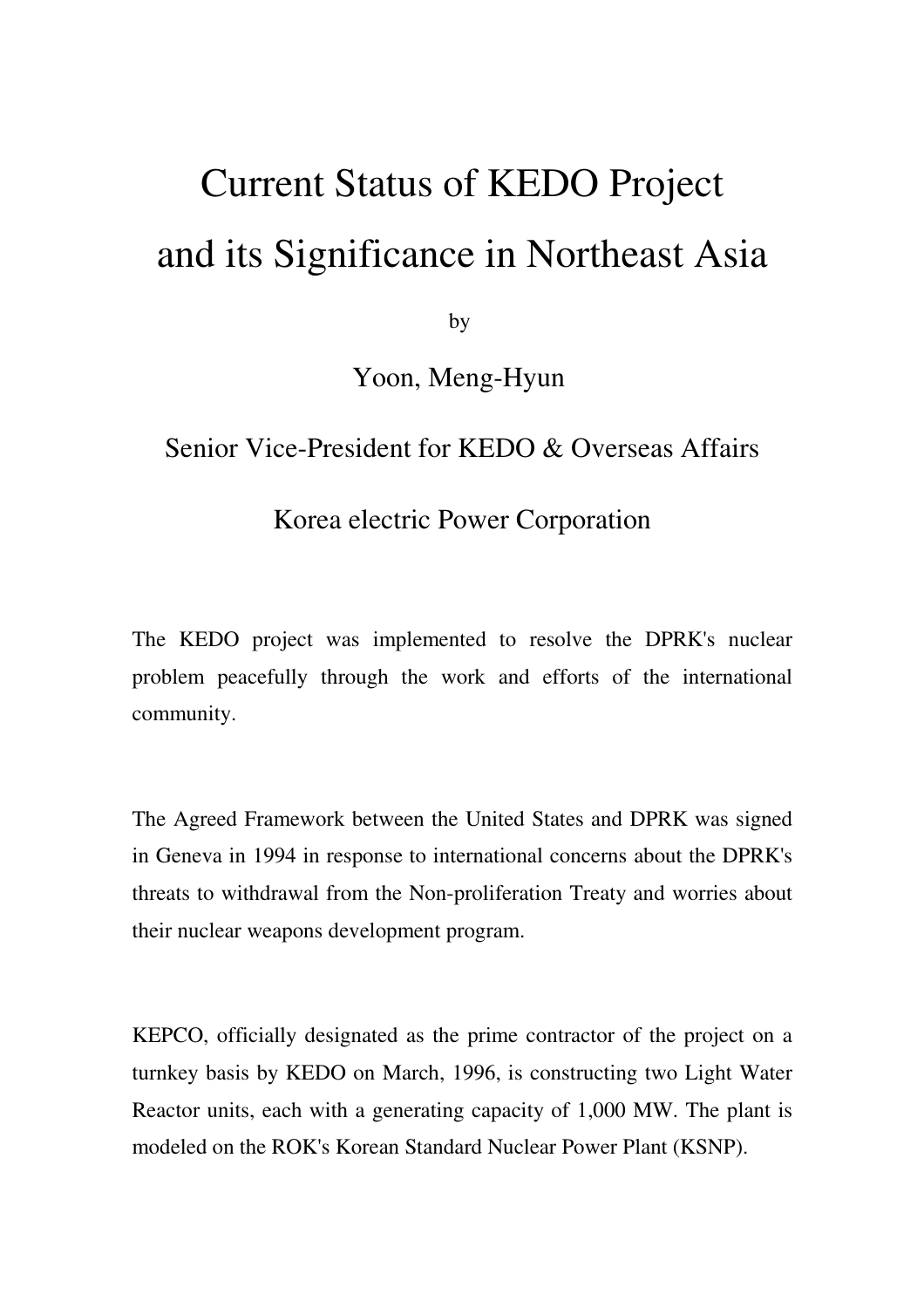By adopting KEPCO as a prime contractor and KSNP as the reactor model at the KEDO project, which is a biggest joint project ever between the ROK and DPRK after a half-century of national division, we are very pleased at the international recognition of KSNP's and KEPCO's experience and expertise in the nuclear power industry.

 A historical ground breaking ceremony was held to commemorate an important milestone in the construction of the Light-Water Reactor at the Kumho district of the DPRK on August, 1997.

After receiving the Construction Permit from the DPRK's nuclear regulatory authority in September 2001, excavation of the foundations for the reactor's power block buildings began, and its concrete pouring commenced full scale from August 2002.

Up to now, much of the work has focused on establishing the infrastructure necessary to support the formidable LWR construction efforts at the KEDO project site. The infrastructure work includes housing for workers and visitors, construction offices, medical facilities, dining and recreational facilities, banking offices, and other necessary structures such as access roads and bridges. In addition, KEPCO has established independent supplies of reliable electricity, drinkable water and communications.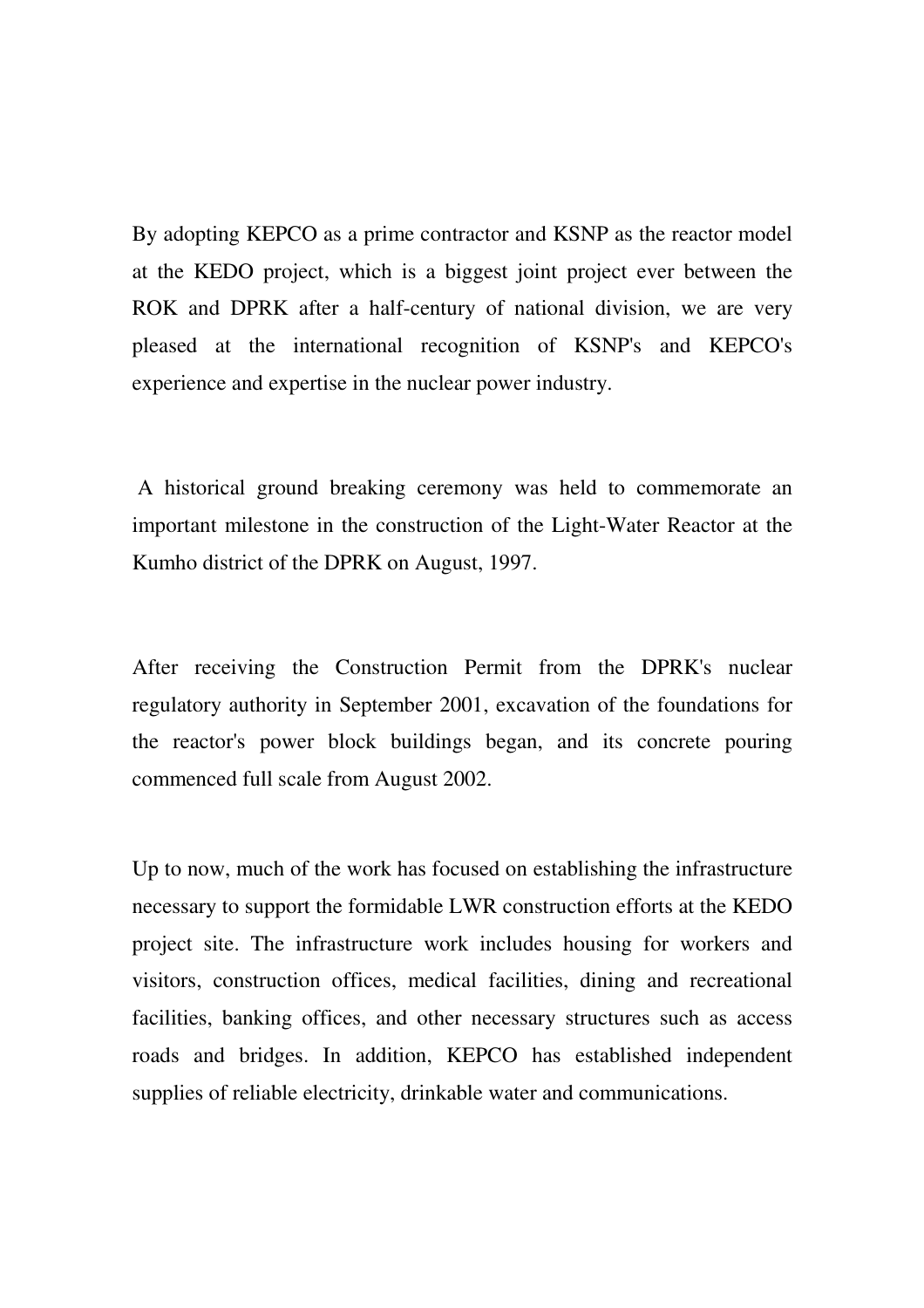As of the end of December 2003, the overall project progress was 34.5%. The progress of each division are 21.6% for construction, 69.5% for NSSS equipment, 47.5% for T/G equipment and 20.6% for the BOP.

Meanwhile, during the peak of the construction, about 1,500 people from the ROK, including 770 KEPCO and Integrated Construction Group personnel and medical staff joined together with 100 DPRK workers and 640 Uzbekistan workers on the site.

In addition to the established commercial air and sea routes into the DPRK, the ROK and the DPRK agreed to open a direct air route between Sondok Airport in the DPRK and Yangyang Airport in the ROK on July 20, 2002. This is the first non-commercial air route between the ROK and DPRK since the Korean war, and it is being used on a contingency basis, including for emergency medical evacuations.

In December 2001, as a part of training program for the operation and maintenance of the Light Water Reactors, KEPCO invited and gave 19 DPRK high level officials a 2-week course at the Korea Nuclear Training Facility and gave them a tour of the Ulchin nuclear power plants and other nuclear related facilities in the ROK. From June to October 2002, KEPCO gave a training course to 129 persons, the first group out of a total of 529 DPRK staff who will eventually be trained by KEPCO, at the newly constructed Kumho Nuclear Training Center adjacent to the project site. In addition, 25 members of the DPRK's nuclear regulatory authority attended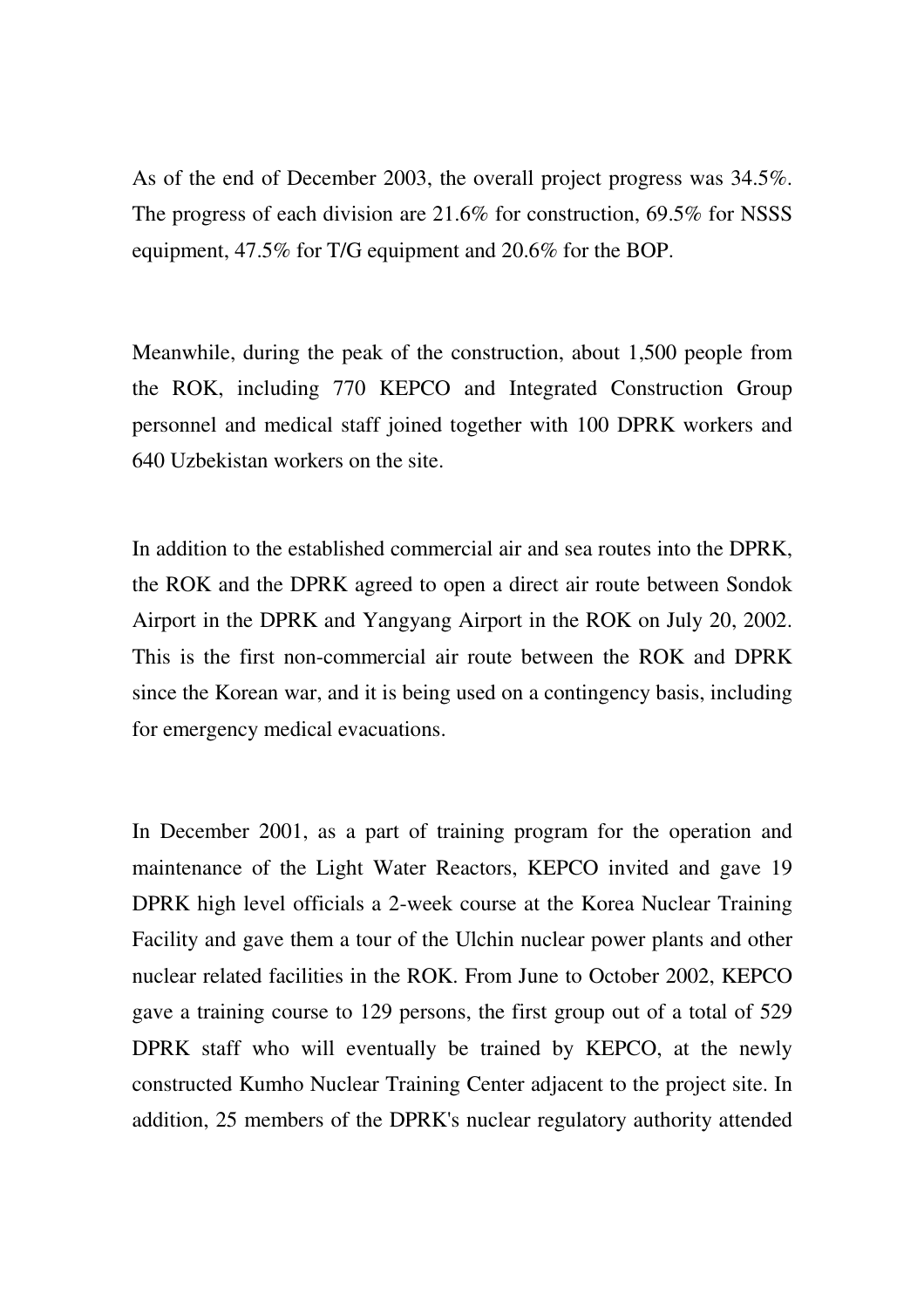a 3-week orientation program at the Korea Institute of Nuclear Safety's training facility in Taejon, ROK, in July 2002.

However, as the conditions necessary for continuing the KEDO project were not being met by the DPRK, the Executive Board of the KEDO, consisting of the United States, the Republic of Korea, Japan, and the European Union decided to suspend the KEDO Project for a period of one year, beginning last December 1, 2003.

Because the suspension was based on the assumption that the project may restart at some time in the future, KEPCO has the responsibility to preserve and maintain the site and equipment from deterioration, lose and damage during the suspension period.

Therefore, KEPCO will establish and carry out a complete preservation and maintenance program which covers all aspects of the project including engineering, procurement, manufacturing and construction during the suspension period. The program will be implemented and documented in such a way that regulatory authorities can make an unambiguous determination that, when restarted, the Project does meet all the necessary conditions.

The ultimate goal of the KEDO project is to prevent the development of DPRK's nuclear weapon program. If the DPRK nuclear problem is resolved satisfactorily so that KEDO project can continue as originally scheduled,